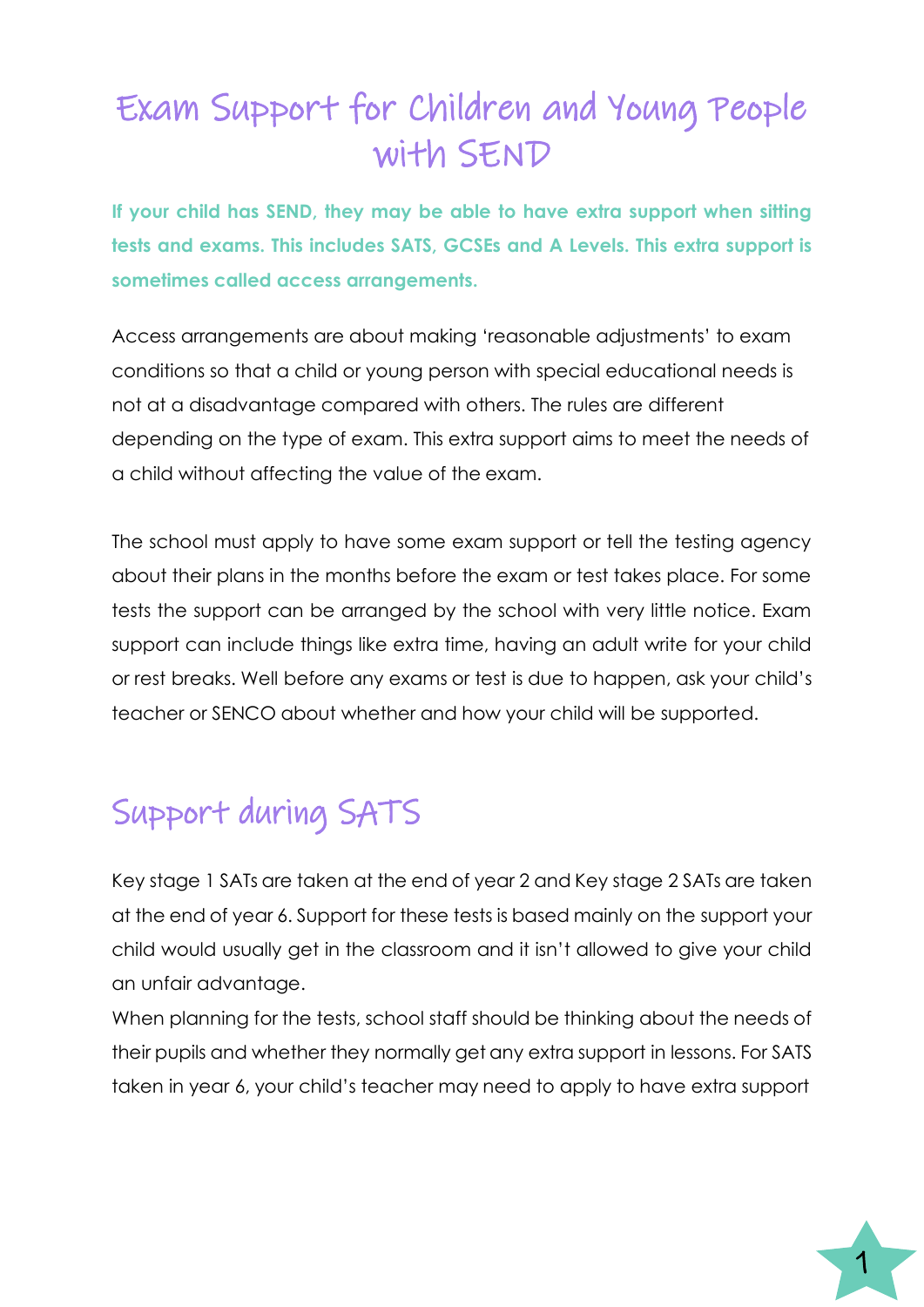in advance and include evidence that shows your child's needs, such as assessment reports or an EHC plan.

### **These are some of the types of support schools could use for SATs:**

- Extra time to take the tests
- Having an adult (usually a teaching assistant) write things down
- Having an adult read for your child this does not include the English reading test where only the general instructions can be read out
- Being able to use a word processor or other technical or electronic aids
- Rest breaks
- Taking the test somewhere else other than school
- Compensatory marks for spelling this is support for children who can't take the spelling test, such as those who are hearing impaired
- Making transcripts this is where a child's answers are written out neatly by an adult and both copies are sent to the exam board
- Written or oral translations these are for children without English as a first language who have been in the UK for less than two years
- The use of prompts this is for children who find it hard to focus well without help

For key stage 2 SATS, if your child has an EHC plan or uses a modified large print (MLP) or braille versions of the tests they will automatically get extra time to take the tests. Children with an EHC plan are allowed up to 25% extra and children who use the MLP or braille versions of the tests get up to 100% extra. That means if an exam is one hour long, children with an EHC plan will get up to 15 minutes extra time and children who use MLP or braille versions of the tests will get up to an extra hour.

If your child is waiting for an EHC plan to be confirmed, then they may also be able to have extra time, but their teacher will need to apply for it.

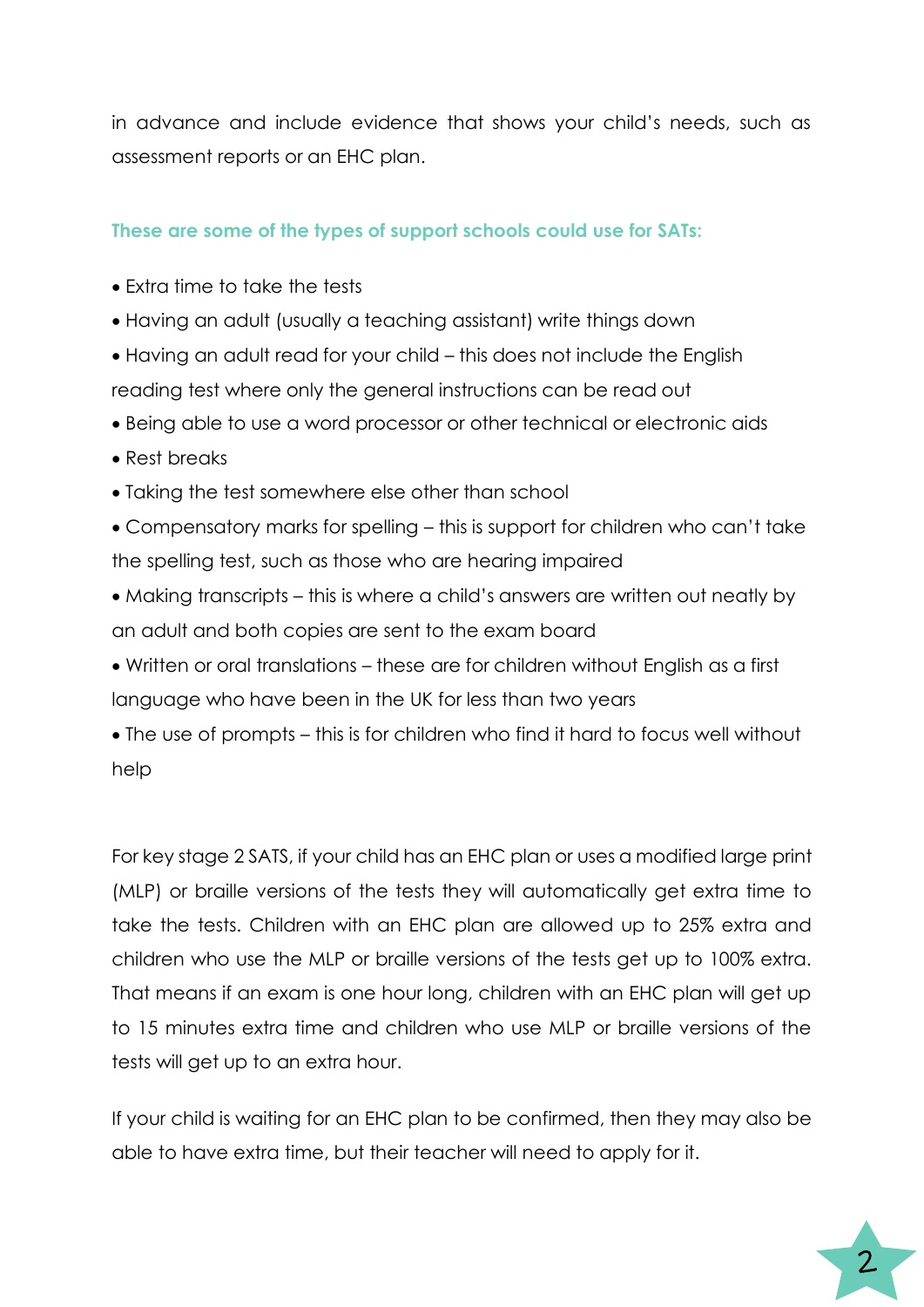## Support during GCSE's and A Levels

For your child to get extra support for these exams, the SENCO at your child's school or college usually needs to apply for it before the exams start. The deadlines vary each year, but it's usually around January or February for summer exams and tests.

The SENCO will need to show evidence that your child needs the extra support. As with SATS the kind of support your child will get would be like the support they get in the classroom, and the way they normally work. Ideally the SENCO will collect this information from year 7 including anything that has been passed on from previous schools. You can't use a private assessment as evidence unless the SENCO knows about it and you've discussed it with them. Once they have been agreed, then exam support arrangements will apply for up to 26 months.

### **These are some of the kinds of extra support that school or college can give:**

- Rest breaks these are always supervised
- Extra time to take the exam
- Computer reader or an adult to read the questions being able to read aloud and/or use an exam reading pen
- Having an adult to write things down for you or use speech recognition technology
- Using a word processor to write with
- A sign language interpreter
- Practical assistant
- Taking the exams somewhere else other than school
- Braille, enlarged or coloured exam papers
- Taking transcripts where a child's answers are written out neatly by an adult and both copies are sent to the exam board
- Written or oral translations these are for children without English as a first language who have been in the UK for less than two years
- The use of prompts this is for children who find it hard to focus well without help.

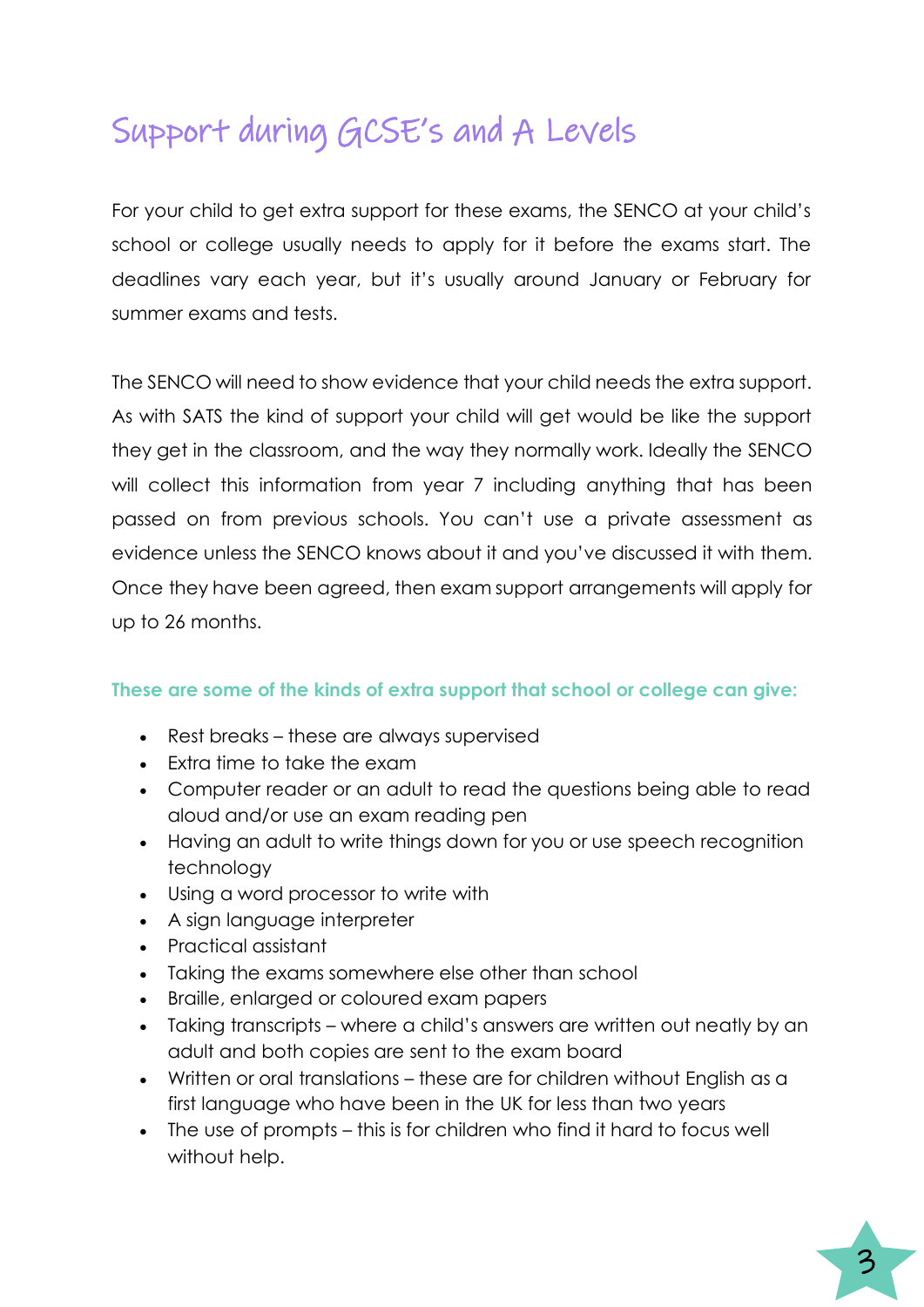Your child is unlikely to need all of these! The kind of support your child might get will depend on their specific needs. For example, if your child has autism, they may need rest breaks and extra time or to take the exam somewhere other than where everyone else is taking it. Whereas if your child has a specific learning difficulty such as dyslexia, they may need to use a word processor to write with, a computer reader or a coloured copy of the exam paper.

For certain subjects some arrangements are not allowed, for example if the exam is testing reading then a reader may not be allowed. Some types of support may not work well for some subjects, so for example, using a word processor may not be helpful for a maths exam. Your child would still be able to use these types of support in other exams if they need to.

If your child has an injury, has a disability diagnosed or develops a learning difficulty after the deadline for applying for extra support has passed, they maystill get support. The SENCO can make a late application and whether extra support can be given is decided for each young person, based on their individual needs.

### Need more information?

• Joint Council for Qualifications - Extra support for GCSEs, AS and ALevels [www.jcq.org.uk/exams-office/access](http://www.jcq.org.uk/exams-office/access-)arrangements-and- specialconsideration

4